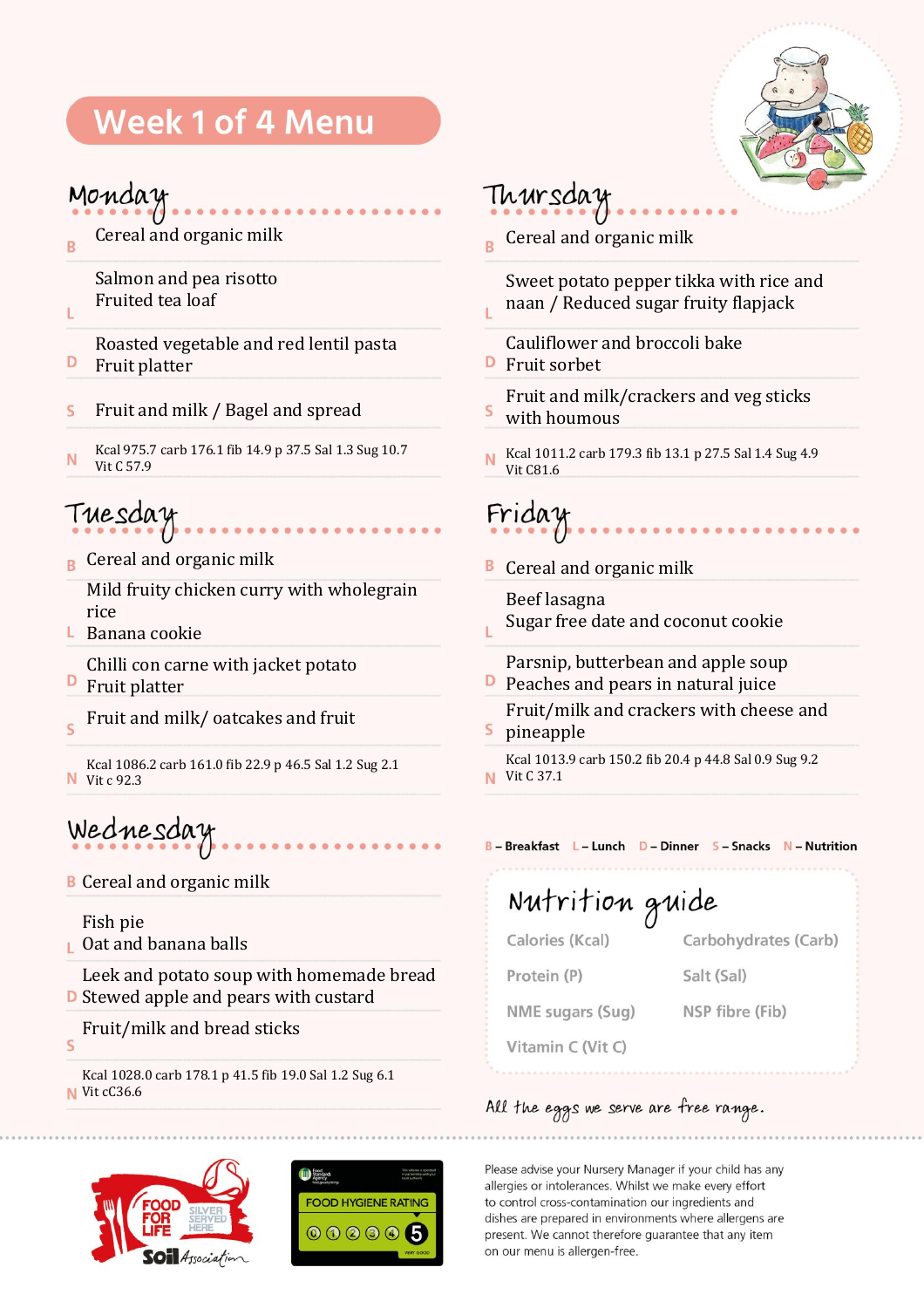# **Week 2 of 4 Menu**



## Monday

- Cereal and organic milk B
	- Spanish style chicken bake Chocolate and beetroot sponge
	- Butterbean Alfredo
- **D** Fruit and oat sundaes
- Fruit and milk/ crumpet and spread with
- veg sticks

Ĺ

Ĺ

Ľ

Kcal 970.4 carb 148.7 p 45.0 fib 20.1 Sal 1.7 Sug 2.5 **N** Vit C 37.8

# Tuesday

Cereal and organic milk

Cottage pie with seasonal vegetables Chunky monkey muffins

Jamaican fish curry with wholegrain rice D and naan / Mixed seasonal fruit

Fruit and milk with breadsticks S

Kcal 981.6 carb 152.8 p 44.8 fib 15.8 Sal 1.1 Sug 3.0 Vit C 72.1 N

# Wednesday

Cereal and organic milk B

Lentil Bolognese Banana and cinnamon rice pudding

Veggie mince flatbreads **D** Mango and mandarin fool

Fruit/milk breadsticks and vegetable sticks

Kcal 997.8 carb 177.3 fib 18.3 p 41.1Sal 1.7 Sug 5.4 N Vit C 43.8





## Thursday

Cereal and organic milk Ŕ

Roast chicken dinner Sugar free date and coconut cookie

- BBQ beef with pasta and carrots Strawberry yoghurt
- Fruit and milk/fruit and toast fingers
- Kcal 1050.4 carb 168.3 p 43.9 fib 20.6 Sal 1.3 Sug 5.5 N Vit C 47.8

Friday

ī.

Cereal and organic milk Ŕ

Fish fingers with mash and peas Chocolate and coconut flapjack

- Sweet and sour chicken with rice Mango and mandarin fool
- Fruit and milk/ bagel and spread with veg sticks and spicy chickpea dip
- Kcal 989.0 carb 149.0 fib 13.1 p 31.4 Sal 1.5 Sug 5.8 N Vit C 33.5

B-Breakfast L-Lunch D-Dinner S-Snacks N-Nutrition

Nutrition guide Calories (Kcal)

Carbohydrates (Carb)

Protein (P)

Salt (Sal)

NME sugars (Sug)

NSP fibre (Fib)

Vitamin C (Vit C)

### All the eggs we serve are free range.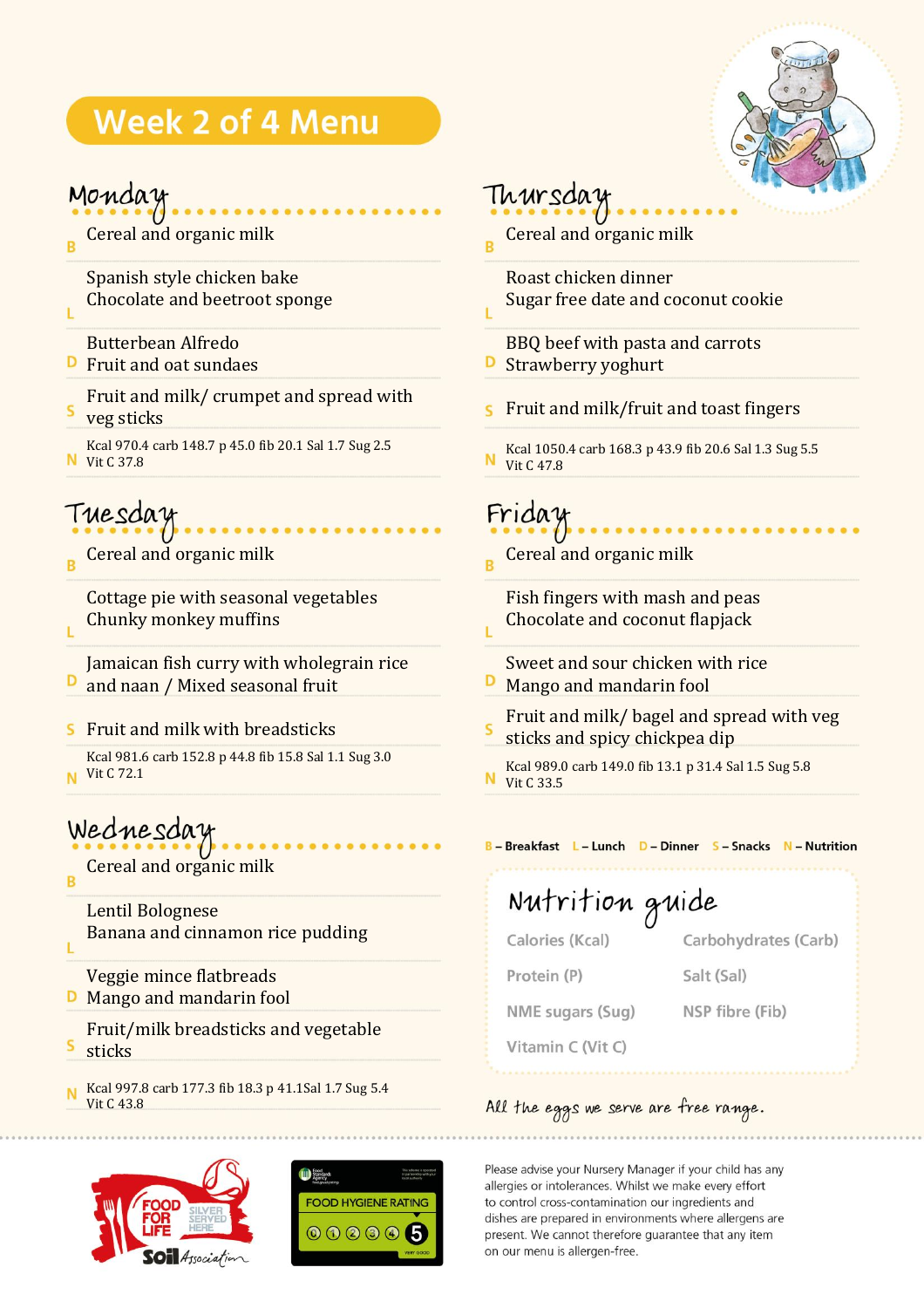# **Week 3 of 4 Menu**



### Monday

Cereal and organic milk  $\overline{B}$ 

> Vegetable cobbler Reduced sugar banana loaf

- Lentil lasagna
- **D** Fruit in natural yoghurt
- Fruit and milk / bagels and spread with S
- veg sticks

Ĺ

Kcal 993.9 carb 135.7 p 41.2 fib 16.0 Sal 1.4 Sug 0.4 N Vit C 46.1

## Tuesday

Cereal and organic milk R

Chicken roast dinner Sugar free banana loaf

Sandwich platter with veg sticks Bananas and pears in natural yoghurt

- D
- Fruit and milk/ crackers and cream cheese S
- Kcal 1042.0 carb 159.5 fib 18.9 p 42.6 Sal 1.5 Sug 2.4 N Vit C 69.9

Wednesday Cereal and organic milk

B

Ë

- Shepherd's pie with broccoli Stewed plums and natural yoghurt L.
- Homemade pizza and veg sticks
- D Fruit platter
- Fruit and milk / oatcakes and clementine  $\overline{\mathsf{S}}$
- Kcal 1037.0 carb 148.3 fib 20.9 p 48.1 Sal 1.3 Sug 4.5 Vit C 109.0





## Thursday

Cereal and organic milk

Vegetable stew with crusty brown bread Rice pudding with banana and cinnamon Ľ

- Mixed bean chilli with jacket potato D Seasonal fruit salad
- Fruit and milk/crumpets with bean dip
- Kcal 990.4 carb 164.0 p 34.0 fib 16.8 Sal 1.6 Sug 1.0 **N** Vit C 32.9

## Friday

Cereal and organic milk Ŕ

Sardine Bolognese Banana and cinnamon rice pudding Ĺ

- Beef flatbreads
- D Mango and mandarin fool
- Fruit and milk/ breadsticks and veg sticks
- Kcal 965.3 carb 158.6 fib 14.1 p 39.4 Sal 1.5 Sug 5.4 N Vit C 43.0

#### B-Breakfast L-Lunch D-Dinner S-Snacks N-Nutrition

Nutrition guide Carbohydrates (Carb) Calories (Kcal) Protein (P) Salt (Sal) NME sugars (Sug) NSP fibre (Fib) Vitamin C (Vit C)

#### All the eggs we serve are free range.